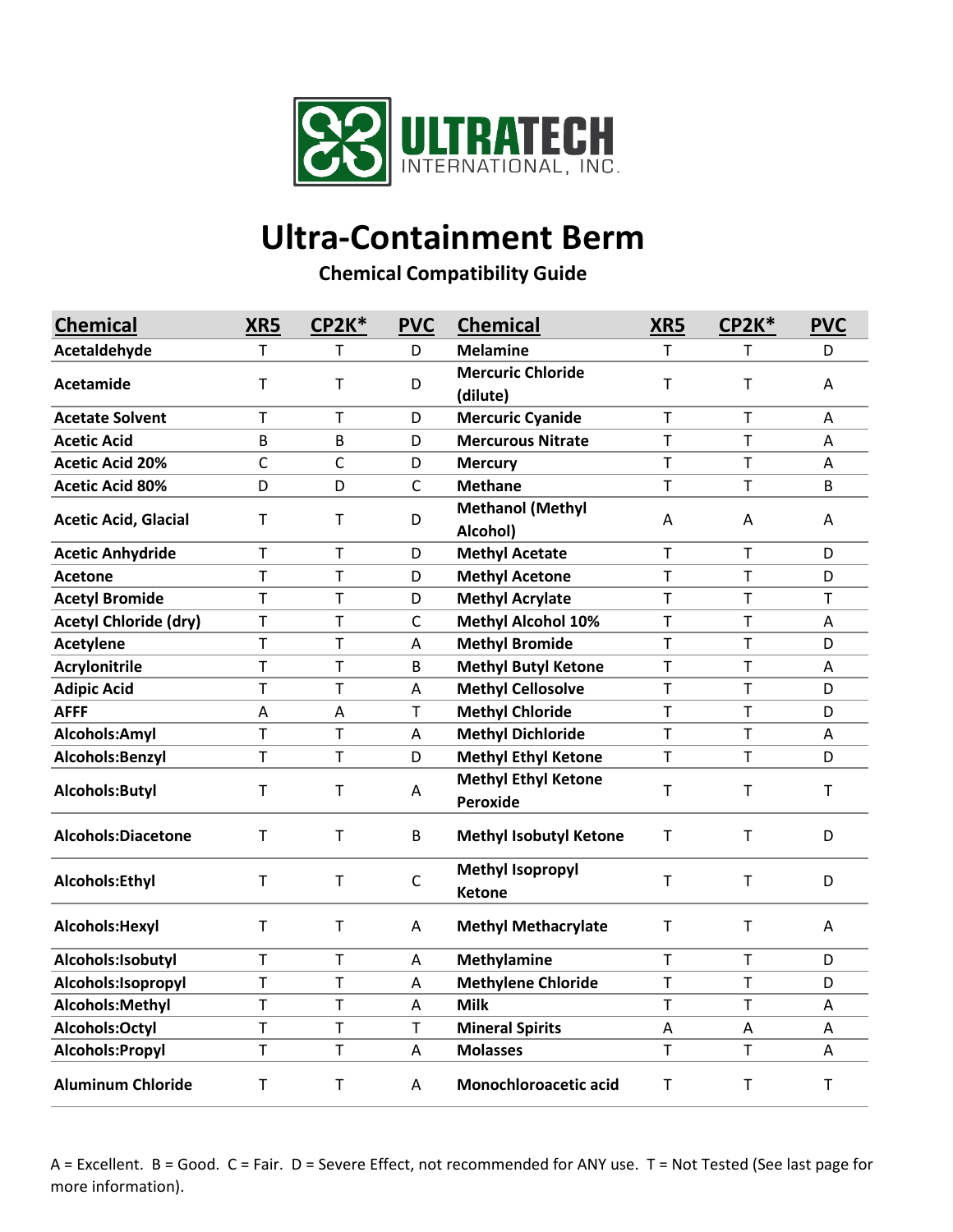| <b>Chemical</b>                           | XR5          | CP2K*        | <b>PVC</b> | <b>Chemical</b>                                | XR5          | $CP2K*$     | <b>PVC</b>   |
|-------------------------------------------|--------------|--------------|------------|------------------------------------------------|--------------|-------------|--------------|
| <b>Aluminum Chloride</b><br>20%           | Т            | $\mathsf T$  | Α          | Monoethanolamine                               | Τ            | T           | D            |
| <b>Aluminum Fluoride</b>                  | $\mathsf T$  | $\top$       | A          | <b>Morpholine</b>                              | $\mathsf T$  | T           | $\mathsf T$  |
| <b>Aluminum Hydroxide</b>                 | $\mathsf T$  | $\mathsf T$  | Α          | Motor oil                                      | T            | T           | B            |
| <b>Aluminum Nitrate</b>                   | $\mathsf T$  | $\mathsf T$  | B          | <b>Mustard</b>                                 | $\mathsf T$  | T           | B            |
| <b>Aluminum Potassium</b><br>Sulfate 10%  | Т            | $\mathsf T$  | Α          | <b>Naphtha</b>                                 | A            | A           | A            |
| <b>Aluminum Potassium</b><br>Sulfate 100% | $\sf T$      | $\mathsf T$  | A          | Naphthalene                                    | T            | T           | D            |
| <b>Aluminum Sulfate</b>                   | $\mathsf T$  | $\mathsf T$  | A          | <b>Natural Gas</b>                             | T            | T           | A            |
| <b>Alums</b>                              | $\mathsf{T}$ | $\mathsf T$  | T          | <b>Nickel Chloride</b>                         | T            | T           | A            |
| <b>Amines</b>                             | T            | T            | D          | <b>Nickel Nitrate</b>                          | $\top$       | T           | Α            |
| Ammonia 10%                               | $\mathsf T$  | $\mathsf T$  | B          | <b>Nickel Sulfate</b>                          | $\mathsf T$  | $\mathsf T$ | A            |
| <b>Ammonia Nitrate</b>                    | $\mathsf T$  | $\mathsf T$  | B          | <b>Nitrating Acid (&lt;15%</b><br><b>HNO3)</b> | T            | $\mathsf T$ | D            |
| Ammonia, anhydrous                        | Τ            | $\mathsf T$  | A          | <b>Nitrating Acid (&gt;15%</b><br>H2SO4)       | T            | T           | D            |
| Ammonia, liquid                           | $\mathsf T$  | $\mathsf T$  | Α          | <b>Nitrating Acid (S1%</b><br>Acid)            | T            | $\mathsf T$ | D            |
| <b>Ammonium Acetate</b>                   | T            | $\mathsf T$  | Α          | <b>Nitrating Acid (S15%</b><br>H2SO4)          | T            | T           | D            |
| <b>Ammonium Bifluoride</b>                | T            | $\mathsf T$  | Α          | Nitric Acid (20%)                              | Τ            | Τ           | Α            |
| <b>Ammonium Carbonate</b>                 | т            | $\mathsf T$  | A          | Nitric Acid (50%)                              | D            | D           | B            |
| <b>Ammonium Caseinate</b>                 | т            | $\mathsf T$  | T          | Nitric Acid (5-10%)                            | C            | C           | A            |
| <b>Ammonium Chloride</b>                  | $\mathsf T$  | $\mathsf{T}$ | A          | <b>Nitric Acid</b><br>(Concentrated)           | $\mathsf{T}$ | T           | B            |
| <b>Ammonium Hydroxide</b>                 | A            | Α            | Α          | Nitrobenzene                                   | $\mathsf T$  | $\mathsf T$ | D            |
| <b>Ammonium Nitrate</b>                   | $\mathsf T$  | $\mathsf T$  | A          | Nitrogen Fertilizer                            | T            | T           | $\mathsf{T}$ |
| <b>Ammonium Oxalate</b>                   | T            | T            | Α          | <b>Nitromethane</b>                            | T            | T           | B            |
| <b>Ammonium Persulfate</b>                | $\mathsf T$  | $\mathsf T$  | Α          | <b>Nitrous Acid</b>                            | T            | T           | Α            |
| Ammonium<br>Phosphate, Dibasic            | Τ            | $\sf T$      | Α          | <b>Nitrous Oxide</b>                           | T            | T           | Α            |
| Ammonium<br>Phosphate, Monobasic          | т            | $\mathsf T$  | A          | <b>Oils:Aniline</b>                            | T            | T           | D            |
| Ammonium<br><b>Phosphate, Tribasic</b>    | $\sf T$      | $\sf T$      | A          | <b>Oils:Anise</b>                              | T            | T           | $\mathsf T$  |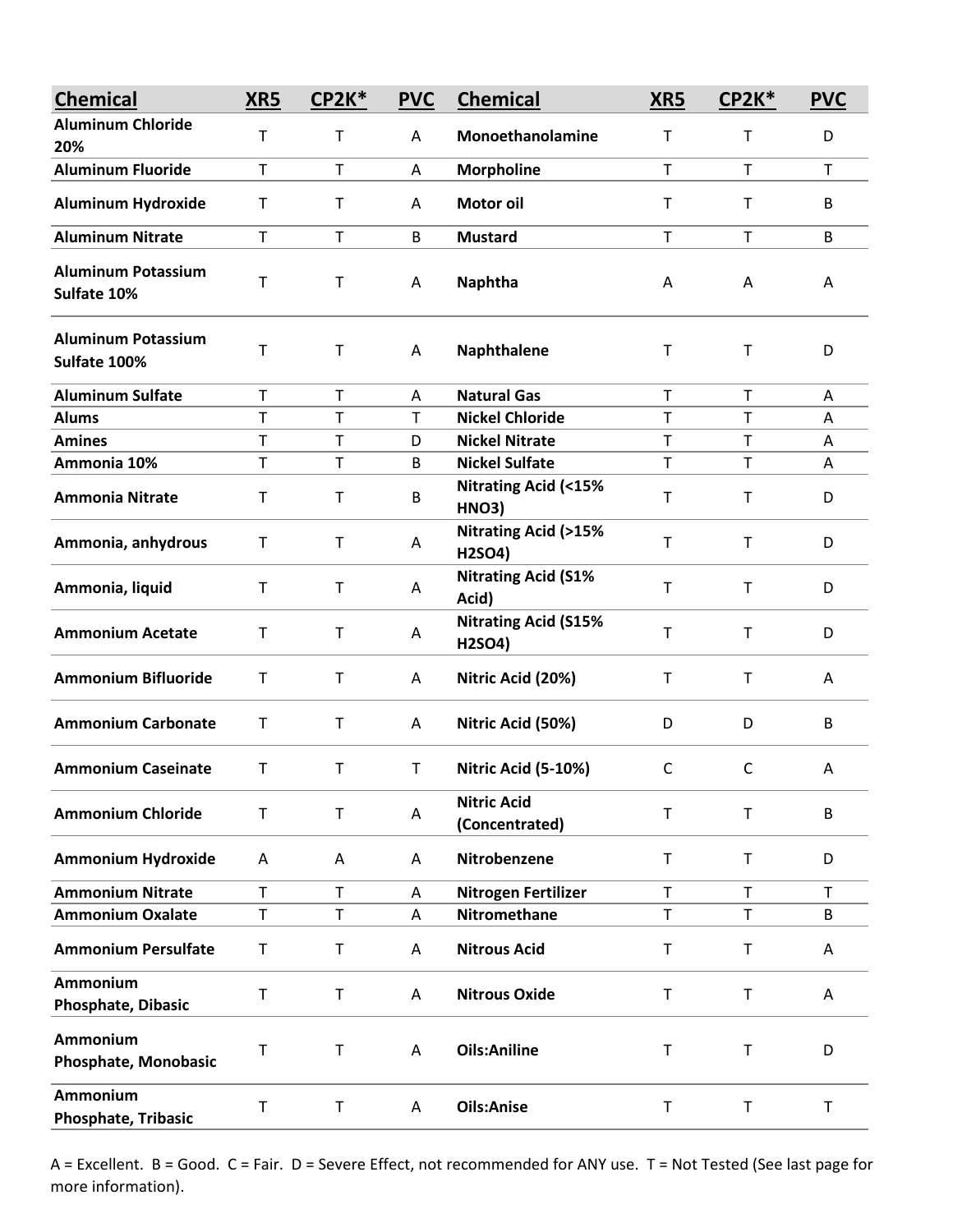| <b>Chemical</b>                        | XR5          | <b>CP2K*</b> | <b>PVC</b>   | <b>Chemical</b>                           | XR5         | <b>CP2K*</b> | <b>PVC</b>   |
|----------------------------------------|--------------|--------------|--------------|-------------------------------------------|-------------|--------------|--------------|
| <b>Ammonium Sulfate</b>                | T            | т            | Α            | Oils:Bay                                  | T           | т            | $\mathsf T$  |
| <b>Ammonium Sulfite</b>                | $\mathsf T$  | T            | Α            | Oils:Bone                                 | T           | T            | $\mathsf{T}$ |
| Ammonium                               | T            | $\sf T$      |              |                                           | T           | T            |              |
| <b>Thiosulfate</b>                     |              |              | T            | <b>Oils:Castor</b>                        |             |              | Α            |
| <b>Amyl Acetate</b>                    | T            | T            | D            | <b>Oils:Cinnamon</b>                      | T           | T            | D            |
| <b>Amyl Alcohol</b>                    | T            | T            | A            | <b>Oils:Citric</b>                        | T           | T            | B            |
| <b>Amyl Chloride</b>                   | $\mathsf T$  | $\mathsf T$  | D            | <b>Oils:Clove</b>                         | T           | T            | $\mathsf T$  |
| <b>Aniline</b>                         | T            | T            | C            | <b>Oils:Coconut</b>                       | T           | T            | A            |
| <b>Aniline Hydrochloride</b>           | Т            | T            | B            | <b>Oils:Cod Liver</b>                     | T           | T            | Α            |
| <b>Animal Oil</b>                      | A            | A            | T            | Oils:Corn                                 | Α           | Α            | B            |
| Antifreeze                             | Α            | А            | Α            | <b>Oils:Cottonseed</b>                    | T           | T.           | B            |
| <b>Antimony Trichloride</b>            | Т            | T            | A            | <b>Oils:Creosote</b>                      | Т           | T            | C            |
| Aqua Regia (80% HCl,<br>20% HNO3)      | T            | $\mathsf T$  | $\mathsf{C}$ | Oils:Crude                                | A           | Α            | $\mathsf T$  |
| Arochlor 1248                          | $\mathsf T$  | $\mathsf T$  | $\mathsf T$  | Oils:Diesel Fuel (20, 30,<br>40, 50)      | A           | Α            | B            |
| <b>Aromatic</b><br><b>Hydrocarbons</b> | D            | D            | D            | Oils:Fuel (1, 2, 3, 5A,<br>5B, 6)         | T           | T            | A            |
| <b>Arsenic Acid</b>                    | $\mathsf{T}$ | T            | Α            | <b>Oils:Ginger</b>                        | T.          | $\mathsf{T}$ | $\mathsf{T}$ |
| <b>Arsenic Salts</b>                   | T            | T            | Α            | <b>Oils: Hydraulic Oil</b><br>(Petro)     | A           | Α            | A            |
| <b>Asphalt</b>                         | T            | $\mathsf T$  | Α            | <b>Oils: Hydraulic Oil</b><br>(Synthetic) | D           | D            | A            |
| ASTM Oil #2 (Flash pt.<br>240°C)       | A            | A            | $\mathsf T$  | Oils:Lemon                                | $\mathsf T$ | $\mathsf T$  | $\mathsf T$  |
| <b>ASTM Oil #3</b>                     | A            | Α            | T            | <b>Oils:Linseed</b>                       | A           | A            | A            |
| <b>Barium Carbonate</b>                | T            | T            | Α            | <b>Oils:Mineral</b>                       | T           | T            | В            |
| <b>Barium Chloride</b>                 | Т            | T            | Α            | Oils:Olive                                | T           | T            | C            |
| <b>Barium Cyanide</b>                  | T            | T            | D            | Oils:Orange                               | T           | T            | $\mathsf C$  |
| <b>Barium Hydroxide</b>                | T            | T            | A            | Oils:Palm                                 | T           | T            | Α            |
| <b>Barium Nitrate</b>                  | $\mathsf T$  | $\mathsf T$  | Α            | <b>Oils:Peanut</b>                        | $\mathsf T$ | T            | Α            |
| <b>Barium Sulfate</b>                  | T            | T            | B            | <b>Oils:Peppermint</b>                    | T           | T            | $\mathsf T$  |
| <b>Barium Sulfide</b>                  | T            | T            | Α            | <b>Oils:Pine</b>                          | T           | T            | D            |
| <b>Beer</b>                            | T            | T            | Α            | <b>Oils:Rapeseed</b>                      | T           | T            | $\mathsf T$  |
| <b>Beet Sugar Liquids</b>              | T            | $\sf T$      | Α            | <b>Oils:Rosin</b>                         | T           | T            | $\mathsf C$  |
| Benzaldehyde                           | T            | $\mathsf T$  | D            | Oils:SAE-30                               | Α           | Α            | $\mathsf T$  |
| <b>Benzene</b>                         | T            | T            | $\mathsf{C}$ | <b>Oils:Sesame Seed</b>                   | T           | T            | Α            |
| <b>Benzene Sulfonic Acid</b>           | $\mathsf T$  | $\sf T$      | Α            | <b>Oils:Silicone</b>                      | T           | T            | Α            |
| <b>Benzoic Acid</b>                    | T            | T            | Α            | Oils:Soybean                              | T           | T            | Α            |
| <b>Benzol</b>                          | T            | T            | $\mathsf{T}$ | Oils:Sperm (whale)                        | T           | T            | $\mathsf{T}$ |
| <b>Benzonitrile</b>                    | T            | T            | $\mathsf T$  | <b>Oils:Tanning</b>                       | Т           | T            | Τ            |
| <b>Benzyl Chloride</b>                 | T            | T            | $\mathsf T$  | <b>Oils:Transformer</b>                   | Α           | Α            | B            |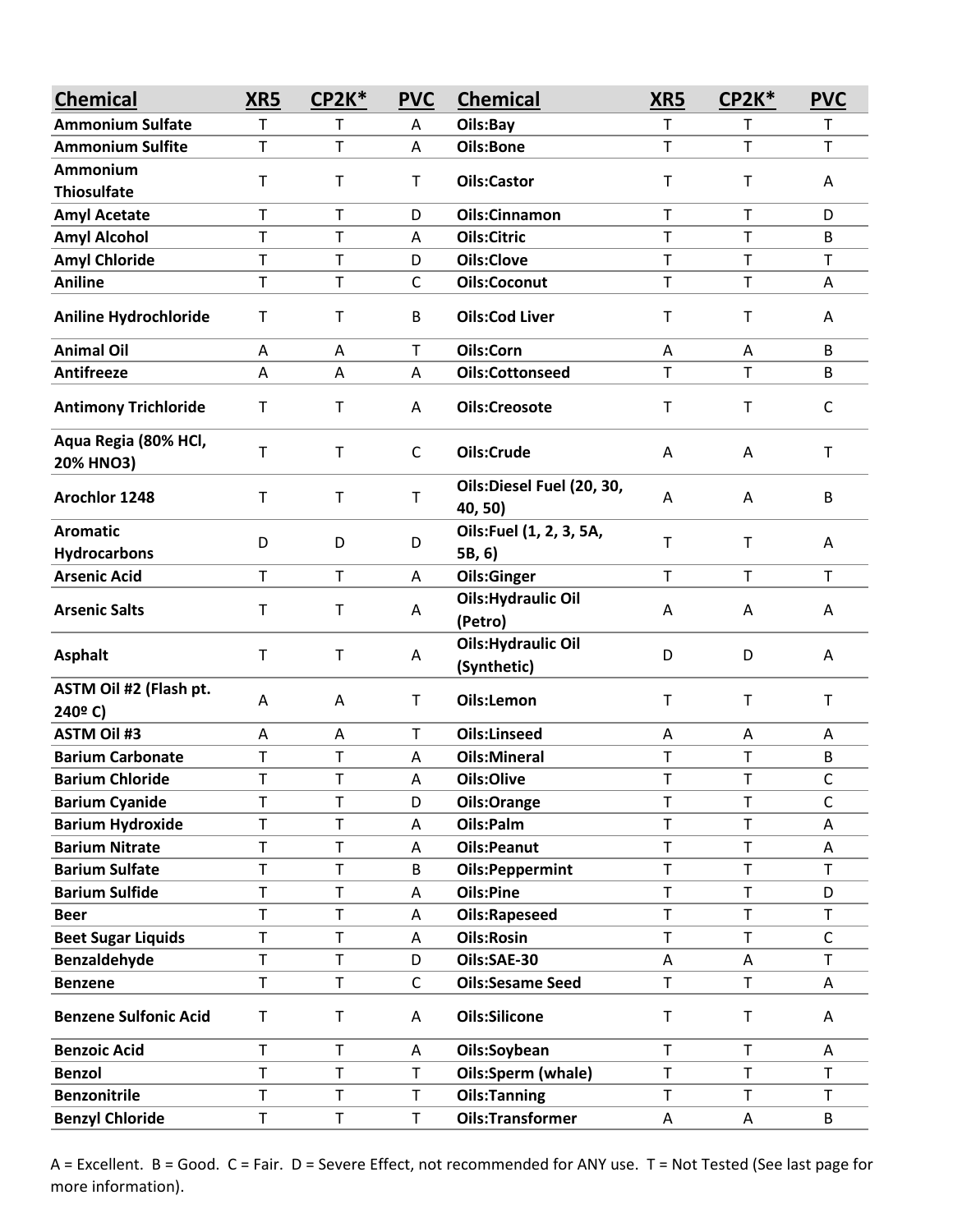| <b>Chemical</b>                | XR5          | CP2K*       | <b>PVC</b>   | <b>Chemical</b>                                               | <b>XR5</b>  | CP2K*       | <b>PVC</b>   |
|--------------------------------|--------------|-------------|--------------|---------------------------------------------------------------|-------------|-------------|--------------|
| <b>Bleaching Liquors</b>       | $\mathsf T$  | Τ           | A            | <b>Oils:Turbine</b>                                           | T.          | т           | A            |
| <b>Borax (Sodium Borate)</b>   | T            | $\mathsf T$ | A            | <b>Oleic Acid</b>                                             | T           | T           | $\mathsf{C}$ |
| <b>Boric Acid</b>              | $\mathsf{T}$ | $\mathsf T$ | A            | <b>Oleum 100%</b>                                             | $\mathsf T$ | T           | D            |
| <b>Brewery Slop</b>            | T            | T           | T            | Oleum 25%                                                     | T           | T           | D            |
| <b>Bromine</b>                 | Т            | Τ           | C            | <b>Oxalic Acid (cold)</b>                                     | T           | T           | B            |
| <b>Butadiene</b>               | T            | T           | $\mathsf{C}$ | <b>Ozone</b>                                                  | $\mathsf T$ | T           | B            |
| <b>Butane</b>                  | T            | $\mathsf T$ | $\mathsf{C}$ | <b>Palmitic Acid</b>                                          | T           | T           | B            |
| <b>Butanol (Butyl Alcohol)</b> | т            | $\mathsf T$ | $\mathsf{C}$ | <b>Paraffin</b>                                               | T           | T           | B            |
| <b>Butter</b>                  | $\mathsf T$  | $\mathsf T$ | Τ            | Pentane                                                       | T           | T           | Α            |
| <b>Buttermilk</b>              | T            | Τ           | Α            | <b>Perchloric Acid</b>                                        | $\mathsf T$ | T           | $\mathsf{C}$ |
| <b>Butyl Amine</b>             | T            | Τ           | D            | Perchloroethylene                                             | D           | D           | $\mathsf{C}$ |
| <b>Butyl Ether</b>             | T            | Τ           | Α            | Petrolatum                                                    | $\mathsf T$ | T           | B            |
| <b>Butyl Phthalate</b>         | T            | $\sf T$     | T            | Petroleum                                                     | T           | T           | $\mathsf T$  |
| <b>Butylacetate</b>            | T            | Τ           | D            | <b>Phenol (10%)</b>                                           | $\mathsf T$ | T           | $\mathsf{C}$ |
| <b>Butylene</b>                | Τ            | $\mathsf T$ | Α            | <b>Phenol (Carbolic Acid)</b>                                 | Т           | Т           | D            |
| <b>Butyric Acid</b>            | T            | $\mathsf T$ | B            | <b>Phenol Formaldehyde</b>                                    | C           | C           | T            |
| <b>Calcium Bisulfate</b>       | $\mathsf T$  | $\mathsf T$ | $\mathsf T$  | <b>Phosphoric Acid</b><br>$( > 40\%)$                         | T           | $\mathsf T$ | B            |
| <b>Calcium Bisulfide</b>       | $\mathsf T$  | $\mathsf T$ | А            | <b>Phosphoric Acid</b><br>(crude)                             | T           | T           | B            |
| <b>Calcium Bisulfite</b>       | T            | $\sf T$     | B            | <b>Phosphoric Acid</b><br>(molten)                            | T           | T           | D            |
| <b>Calcium Carbonate</b>       | т            | T           | Α            | <b>Phosphoric Acid (S40%)</b>                                 | т           | т           | B            |
| <b>Calcium Chlorate</b>        | Т            | Τ           | B            | <b>Phosphoric Acid</b><br>Anhydride                           | Т           | T           | T            |
| <b>Calcium Chloride</b>        | $\mathsf T$  | $\top$      | $\mathsf{C}$ | Phosphorus                                                    | T           | T           | A            |
| <b>Calcium Hydroxide</b>       | $\mathsf T$  | $\sf T$     | B            | <b>Phosphorus Trichloride</b>                                 | T           | T           | D            |
| <b>Calcium Hypochlorite</b>    | $\sf T$      | $\sf T$     | B            | Photographic<br><b>Developer</b>                              | $\mathsf T$ | T           | Α            |
| <b>Calcium Nitrate</b>         | $\sf T$      | $\sf T$     | Α            | <b>Photographic Solutions</b>                                 | Т           | T           | Α            |
| <b>Calcium Oxide</b>           | T            | $\mathsf T$ | B            | <b>Phthalic Acid</b>                                          | T           | T           | $\mathsf T$  |
| <b>Calcium Sulfate</b>         | T            | T           | B            | <b>Phthalic Anhydride</b>                                     | T           | T           | D            |
| Calgon                         | T            | $\mathsf T$ | $\mathsf T$  | <b>Picric Acid</b>                                            | $\mathsf T$ | T           | D            |
| <b>Cane Juice</b>              | $\sf T$      | $\mathsf T$ | Α            | <b>Plating Solutions,</b><br><b>Antimony Plating</b><br>130°F | Т           | $\sf T$     | Α            |
| <b>Carbolic Acid (Phenol)</b>  | $\sf T$      | $\sf T$     | D            | <b>Plating Solutions,</b><br><b>Arsenic Plating 110°F</b>     | Τ           | T           | Α            |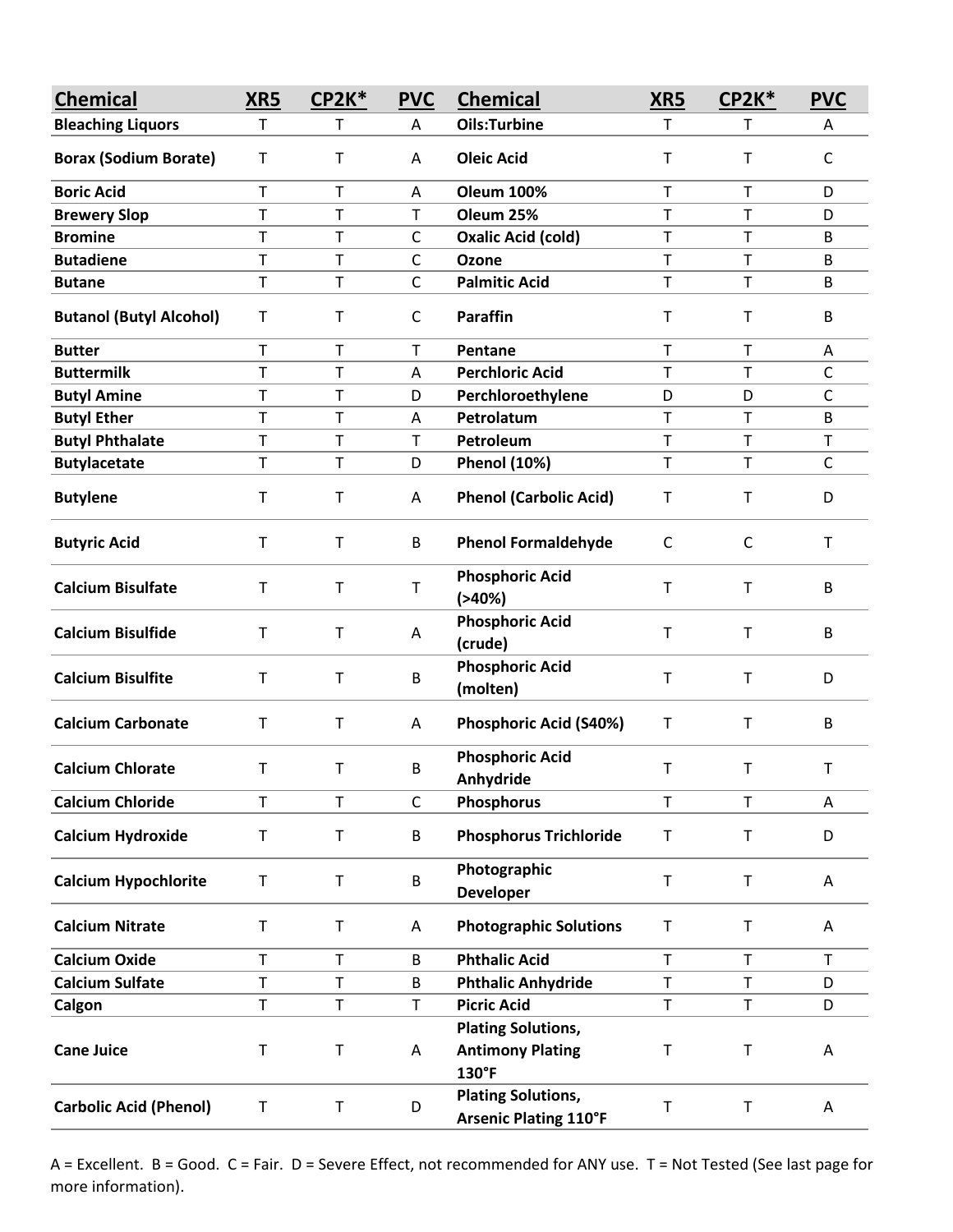| <b>Chemical</b>                      | XR5         | CP2K*       | <b>PVC</b>  | <b>Chemical</b>                                                                                | XRS         | $CP2K*$ | <b>PVC</b> |
|--------------------------------------|-------------|-------------|-------------|------------------------------------------------------------------------------------------------|-------------|---------|------------|
| <b>Carbon Bisulfide</b>              | $\mathsf T$ | $\mathsf T$ | D           | <b>Plating Solutions,</b><br><b>Brass Plating: High-</b><br>Speed Brass Bath 110°F             | $\mathsf T$ | T       | A          |
| <b>Carbon Dioxide (dry)</b>          | $\mathsf T$ | T           | A           | <b>Plating Solutions,</b><br><b>Brass Plating: Regular</b><br><b>Brass Bath 100°F</b>          | Τ           | T       | A          |
| <b>Carbon Dioxide (wet)</b>          | Τ           | $\mathsf T$ | Α           | <b>Plating Solutions,</b><br><b>Bronze Plating: Cu-Cd</b><br><b>Bronze Bath R.T.</b>           | $\mathsf T$ | T       | A          |
| <b>Carbon Disulfide</b>              | Τ           | T           | D           | <b>Plating Solutions,</b><br><b>Bronze Plating: Cu-Sn</b><br><b>Bronze Bath 160°F</b>          | $\mathsf T$ | Τ       | D          |
| <b>Carbon Monoxide</b>               | T           | $\sf T$     | A           | <b>Plating Solutions,</b><br><b>Bronze Plating: Cu-Zn</b><br><b>Bronze Bath 100°F</b>          | Τ           | т       | A          |
| <b>Carbon Tetrachloride</b>          | т           | $\mathsf T$ | D           | <b>Plating Solutions,</b><br><b>Cadmium Plating:</b><br><b>Cyanide Bath 90°F</b>               | $\mathsf T$ | T       | Α          |
| <b>Carbon Tetrachloride</b><br>(dry) | T           | $\sf T$     | $\mathsf T$ | <b>Plating Solutions,</b><br><b>Cadmium Plating:</b><br><b>Fluoborate Bath 100°F</b>           | Т           | T       | Α          |
| <b>Carbon Tetrachloride</b><br>(wet) | $\mathsf T$ | $\mathsf T$ | T           | <b>Plating Solutions,</b><br><b>Chromium Plating:</b><br><b>Barrel Chrome Bath</b><br>95°F     | Т           | Т       | A          |
| <b>Carbonated Water</b>              | Т           | T           | Α           | <b>Plating Solutions,</b><br><b>Chromium Plating:</b><br><b>Black Chrome Bath</b><br>115°F     | Т           | т       | Α          |
| <b>Carbonic Acid</b>                 | $\mathsf T$ | T           | Α           | <b>Plating Solutions,</b><br><b>Chromium Plating:</b><br><b>Chromic-Sulfuric Bath</b><br>130°F | т           | T       | Α          |
| Catsup                               | $\sf T$     | $\sf T$     | Α           | <b>Plating Solutions,</b><br><b>Chromium Plating:</b><br>Fluoride Bath 130°F                   | $\sf T$     | T       | Α          |
| <b>Chloric Acid</b>                  | $\mathsf T$ | T           | A           | <b>Plating Solutions,</b><br><b>Chromium Plating:</b><br><b>Fluosilicate Bath 95°F</b>         | $\sf T$     | T       | A          |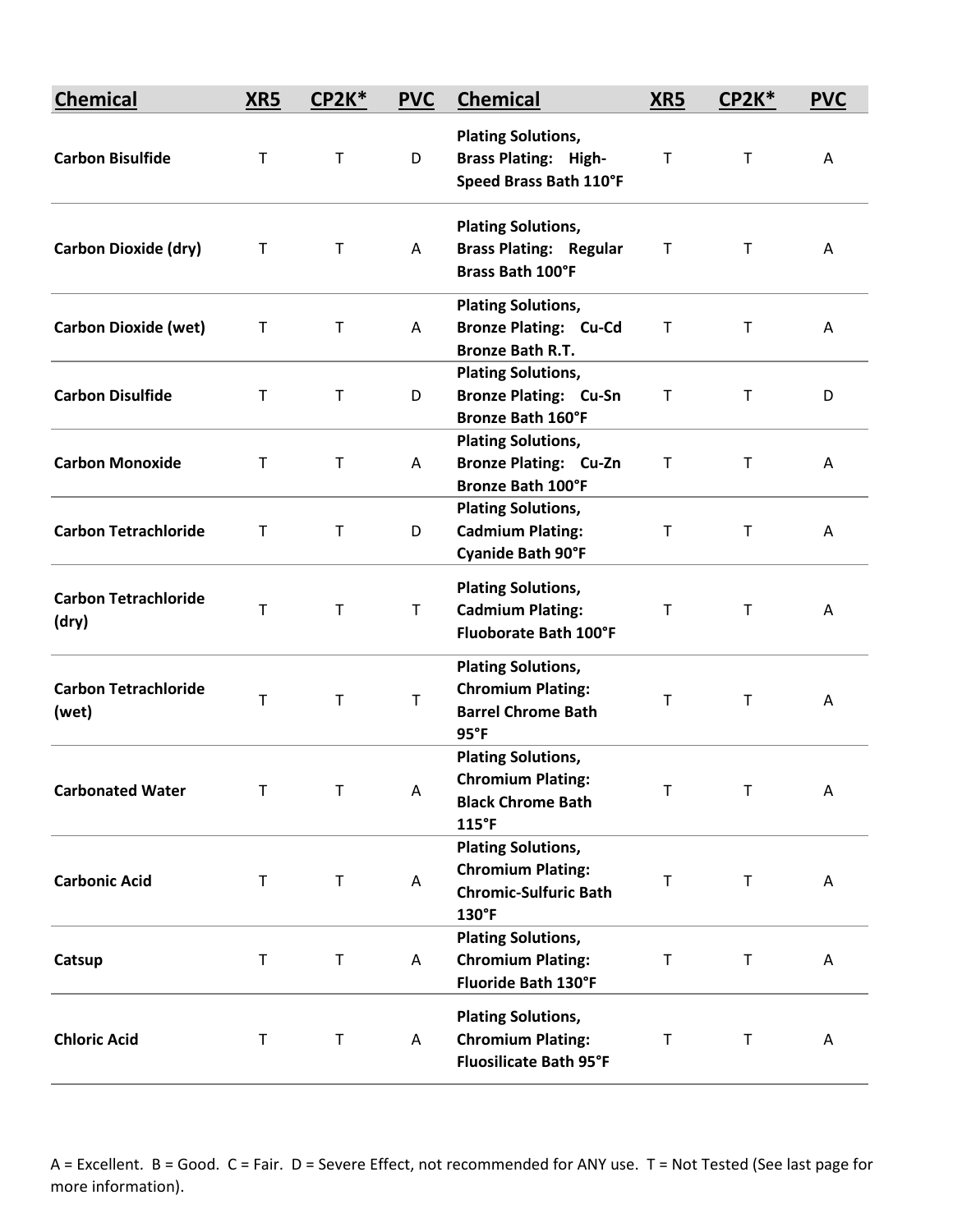| <b>Chemical</b>                      | XR5         | <b>CP2K*</b> | <b>PVC</b>  | <b>Chemical</b>                                                                                      | XRS          | $CP2K*$      | <b>PVC</b> |
|--------------------------------------|-------------|--------------|-------------|------------------------------------------------------------------------------------------------------|--------------|--------------|------------|
| <b>Chlorinated Glue</b>              | T           | $\mathsf T$  | T           | <b>Plating Solutions,</b><br><b>Copper Plating (Acid):</b><br><b>Copper Fluoborate</b><br>Bath 120°F | $\mathsf{T}$ | т            | A          |
| Chlorine (dry)                       | $\mathsf T$ | $\sf T$      | D           | <b>Plating Solutions,</b><br><b>Copper Plating (Acid):</b><br><b>Copper Sulfate Bath</b><br>R.T.     | $\mathsf T$  | T            | A          |
| <b>Chlorine Solution 20%</b>         | A           | A            | T           | <b>Plating Solutions,</b><br><b>Copper Plating</b><br>(Cyanide): Copper<br><b>Strike Bath 120°F</b>  | $\mathsf T$  | $\mathsf{T}$ | A          |
| <b>Chlorine Water</b>                | T           | T            | A           | <b>Plating Solutions,</b><br><b>Copper Plating</b><br>(Cyanide): High-<br>Speed Bath 180°F           | T            | T            | D          |
| <b>Chlorine, Anhydrous</b><br>Liquid | T           | $\mathsf{T}$ | D           | <b>Plating Solutions,</b><br><b>Copper Plating</b><br>(Cyanide): Rochelle<br>Salt Bath 150°F         | т            | т            | D          |
| <b>Chloroacetic Acid</b>             | T           | T            | B           | <b>Plating Solutions,</b><br><b>Copper Plating (Misc):</b><br><b>Copper (Electroless)</b>            | $\mathsf T$  | т            | A          |
| <b>Chlorobenzene (Mono)</b>          | Т           | $\mathsf T$  | D           | <b>Plating Solutions,</b><br><b>Copper Plating (Misc):</b><br><b>Copper Pyrophosphate</b>            | T            | T            | Α          |
| Chlorobromomethane                   | $\mathsf T$ | $\sf T$      | D           | <b>Plating Solutions,</b><br><b>Gold Plating: Acid</b><br>$75^{\circ}F$                              | $\sf T$      | $\mathsf T$  | Α          |
| Chloroform                           | $\mathsf T$ | T            | D           | <b>Plating Solutions,</b><br><b>Gold Plating: Cyanide</b><br>150°F                                   | $\sf T$      | T            | D          |
| <b>Chlorosulfonic Acid</b>           | $\mathsf T$ | $\sf T$      | D           | <b>Plating Solutions,</b><br><b>Gold Plating: Neutral</b><br>75°F                                    | $\mathsf T$  | T            | A          |
| <b>Chocolate Syrup</b>               | T           | $\mathsf T$  | $\mathsf T$ | <b>Plating Solutions,</b><br><b>Indium Sulfamate</b><br>Plating R.T.                                 | $\mathsf T$  | $\mathsf T$  | A          |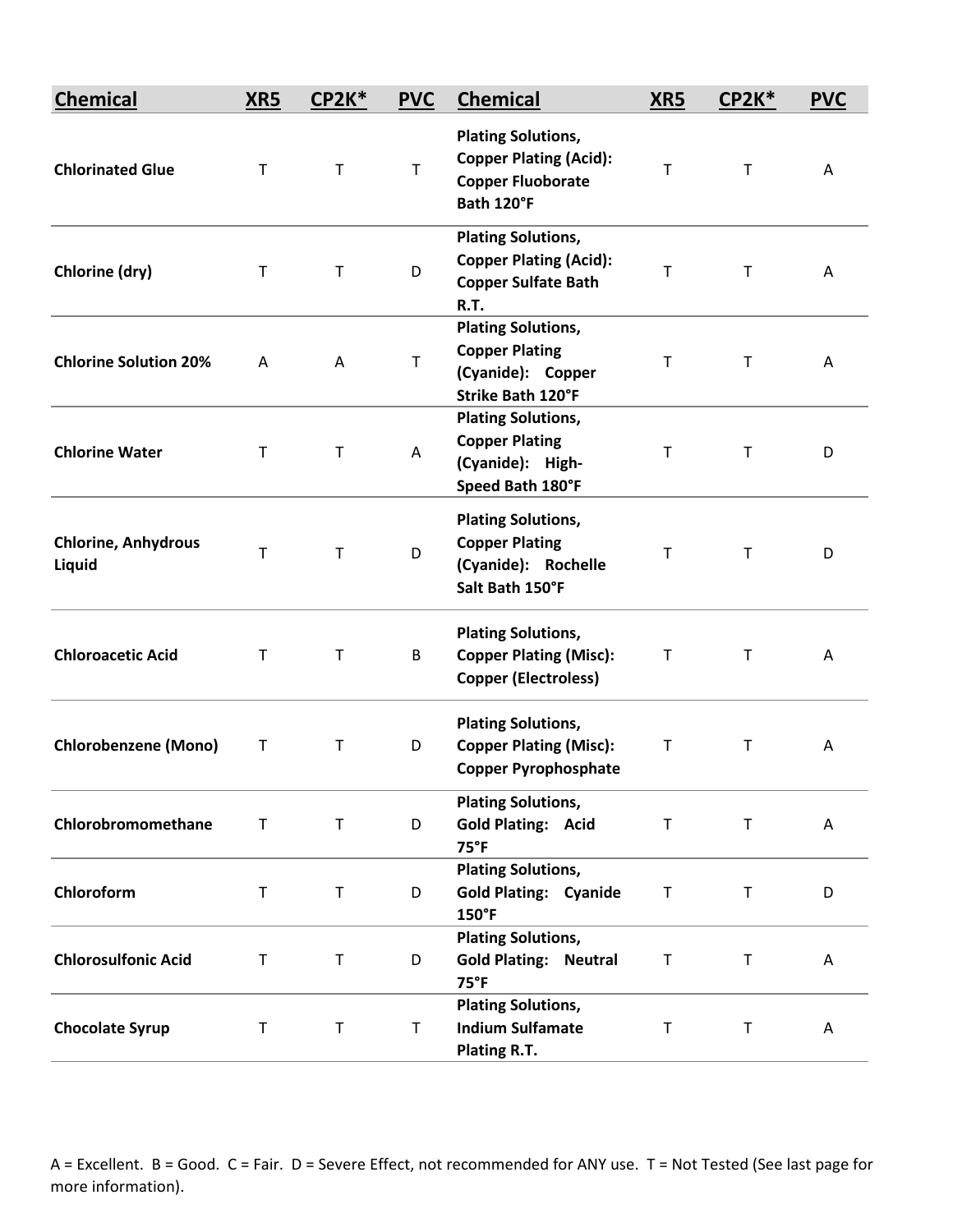| <b>Chemical</b>         | XR5         | $CP2K*$     | <b>PVC</b> | <b>Chemical</b>                                                                         | <b>XR5</b>  | $CP2K*$      | <b>PVC</b> |
|-------------------------|-------------|-------------|------------|-----------------------------------------------------------------------------------------|-------------|--------------|------------|
| <b>Chromic Acid 10%</b> | $\mathsf T$ | $\mathsf T$ | A          | <b>Plating Solutions, Iron</b><br>Plating: Ferrous Am<br>Sulfate Bath 150°F             | $\mathsf T$ | $\mathsf{T}$ | D          |
| <b>Chromic Acid 30%</b> | T           | T           | A          | <b>Plating Solutions, Iron</b><br><b>Plating: Ferrous</b><br><b>Chloride Bath 190°F</b> | T           | T.           | D          |
| <b>Chromic Acid 5%</b>  | T           | T           | A          | <b>Plating Solutions, Iron</b><br><b>Plating: Ferrous</b><br>Sulfate Bath 150°F         | T           | T            | D          |
| <b>Chromic Acid 50%</b> | T           | $\mathsf T$ | D          | <b>Plating Solutions, Iron</b><br>Plating: Fluoborate<br>Bath 145°F                     | $\mathsf T$ | T            | D          |
| <b>Chromium Salts</b>   | T           | T           | A          | <b>Plating Solutions, Iron</b><br><b>Plating: Sulfamate</b><br>140°F                    | T           | T            | A          |
| <b>Cider</b>            | $\top$      | $\mathsf T$ | A          | <b>Plating Solutions, Iron</b><br>Plating: Sulfate-<br><b>Chloride Bath 160°F</b>       | $\mathsf T$ | $\mathsf{T}$ | D          |
| <b>Citric Acid</b>      | $\mathsf T$ | T           | B          | <b>Plating Solutions,</b><br><b>Lead Fluoborate</b><br><b>Plating</b>                   | Τ           | Τ            | Α          |
| <b>Citric Oils</b>      | $\mathsf T$ | T           | T          | <b>Plating Solutions,</b><br><b>Nickel Plating:</b><br>Electroless 200°F                | $\mathsf T$ | T            | D          |
| <b>Clorox (Bleach)</b>  | A           | Α           | Α          | <b>Plating Solutions,</b><br><b>Nickel Plating:</b><br>Fluoborate 100-170°F             | Т           | T            | A          |
| <b>Coffee</b>           | $\mathsf T$ | $\mathsf T$ | T          | <b>Plating Solutions,</b><br><b>Nickel Plating: High-</b><br>Chloride 130-160°F         | $\mathsf T$ | $\mathsf T$  | D          |
| <b>Copper Chloride</b>  | $\sf T$     | $\sf T$     | Α          | <b>Plating Solutions,</b><br><b>Nickel Plating:</b><br>Sulfamate 100-140°F              | $\sf T$     | T            | Α          |
| <b>Copper Cyanide</b>   | T           | T           | A          | <b>Plating Solutions,</b><br><b>Nickel Plating: Watts</b><br>Type 115-160°F             | $\mathsf T$ | T            | D          |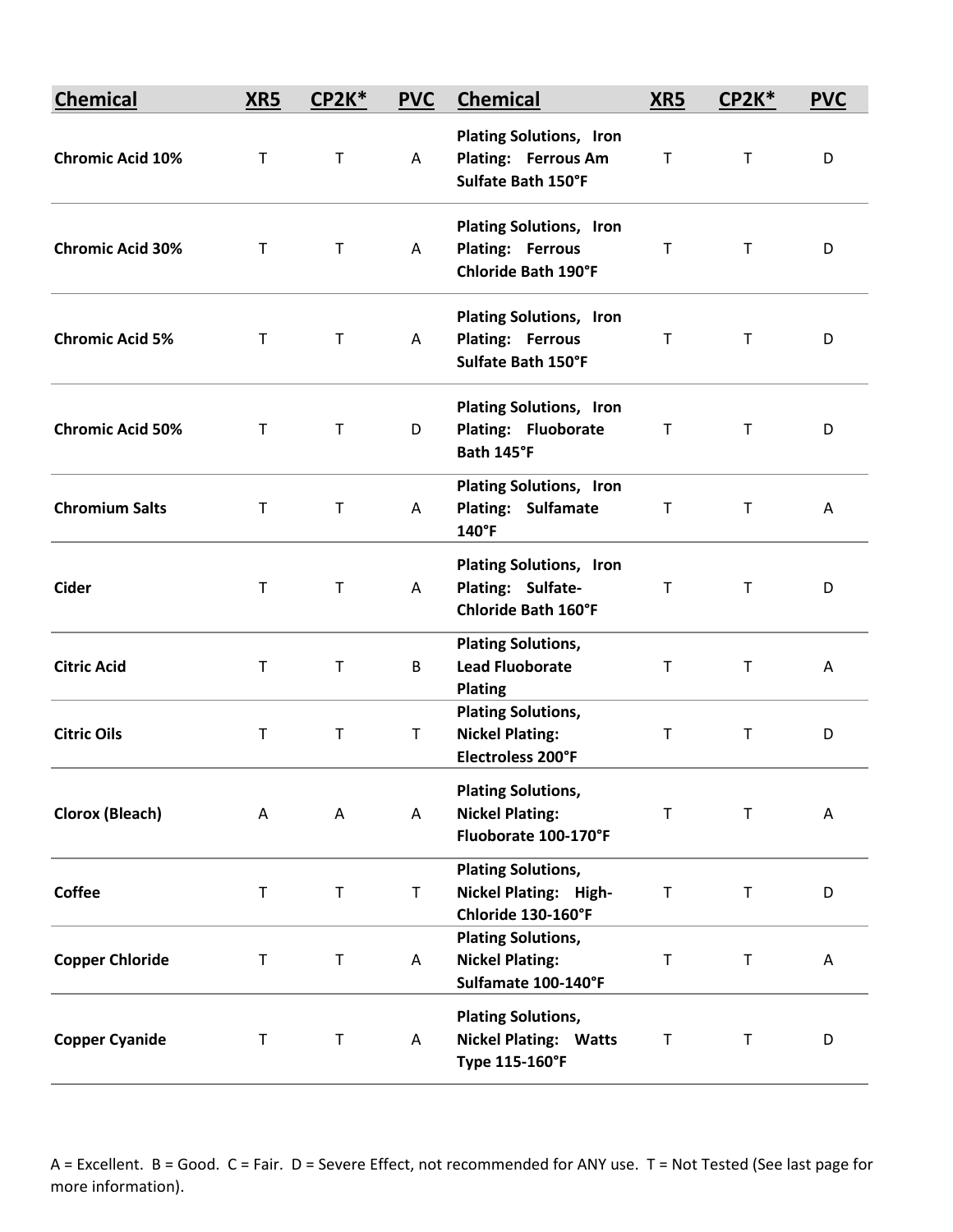| <b>Chemical</b>               | XR5          | <b>CP2K*</b> | <b>PVC</b>  | <b>Chemical</b>                                                                    | <b>XR5</b>  | <b>CP2K*</b> | <b>PVC</b> |
|-------------------------------|--------------|--------------|-------------|------------------------------------------------------------------------------------|-------------|--------------|------------|
| <b>Copper Fluoborate</b>      | Τ            | $\mathsf T$  | Α           | <b>Plating Solutions,</b><br><b>Rhodium Plating 120°F</b>                          | Т           | T            | A          |
| <b>Copper Nitrate</b>         | T            | $\sf T$      | Α           | <b>Plating Solutions,</b><br><b>Silver Plating 80-120°F</b>                        | T           | T            | A          |
| <b>Copper Sulfate &gt; 5%</b> | T            | $\mathsf T$  | A           | Plating Solutions, Tin-<br><b>Fluoborate Plating</b><br>$100^{\circ}$ F            | Τ           | Τ            | A          |
| <b>Copper Sulfate 5%</b>      | Т            | $\mathsf T$  | Α           | Plating Solutions, Tin-<br>Lead Plating 100°F                                      | Т           | T            | Α          |
| Cream                         | $\mathsf T$  | $\sf T$      | Τ           | <b>Plating Solutions, Zinc</b><br><b>Plating: Acid Chloride</b><br>$140^{\circ}$ F | T           | T            | A          |
| <b>Cresols</b>                | $\mathsf T$  | $\sf T$      | D           | <b>Plating Solutions, Zinc</b><br>Plating: Acid<br><b>Fluoborate Bath R.T.</b>     | T           | Τ            | A          |
| <b>Cresylic Acid</b>          | T            | $\sf T$      | D           | <b>Plating Solutions, Zinc</b><br>Plating: Acid Sulfate<br>Bath 150°F              | T           | T            | D          |
| <b>Cupric Acid</b>            | T            | $\mathsf T$  | A           | <b>Plating Solutions, Zinc</b><br>Plating: Alkaline<br>Cyanide Bath R.T.           | Τ           | Τ            | Α          |
| <b>Cyanic Acid</b>            | $\mathsf{T}$ | $\top$       | T           | <b>Potash (Potassium</b><br>Carbonate)                                             | $\mathsf T$ | T            | A          |
| Cyclohexane                   | T            | $\mathsf T$  | D           | <b>Potassium Bicarbonate</b>                                                       | T           | Τ            | A          |
| Cyclohexanone                 | T.           | T.           | D           | <b>Potassium Bromide</b>                                                           | T           | T            | Α          |
| <b>Detergents</b>             | T            | $\mathsf T$  | Α           | <b>Potassium Chlorate</b>                                                          | $\mathsf T$ | T            | A          |
| <b>Diacetone Alcohol</b>      | T            | $\mathsf T$  | D           | <b>Potassium Chloride</b>                                                          | T           | T            | Α          |
| Dichlorobenzene               | T            | T            | D           | <b>Potassium Chromate</b>                                                          | T           | T            | Α          |
| Dichloroethane                | Τ            | $\sf T$      | D           | <b>Potassium Cyanide</b><br><b>Solutions</b>                                       | T           | T            | Α          |
| <b>Diesel Fuel</b>            | A            | Α            | A           | <b>Potassium Dichromate</b>                                                        | T           | T            | A          |
| <b>Diethyl Ether</b>          | T            | $\sf T$      | D           | <b>Potassium Ferricyanide</b>                                                      | T           | T            | Α          |
| Diethylamine                  | T            | $\mathsf T$  | D           | Potassium<br>Ferrocyanide                                                          | $\mathsf T$ | T            | Α          |
| <b>Diethylene Glycol</b>      | $\sf T$      | $\sf T$      | $\mathsf C$ | <b>Potassium Hydroxide</b><br>(Caustic Potash)                                     | T           | T            | Α          |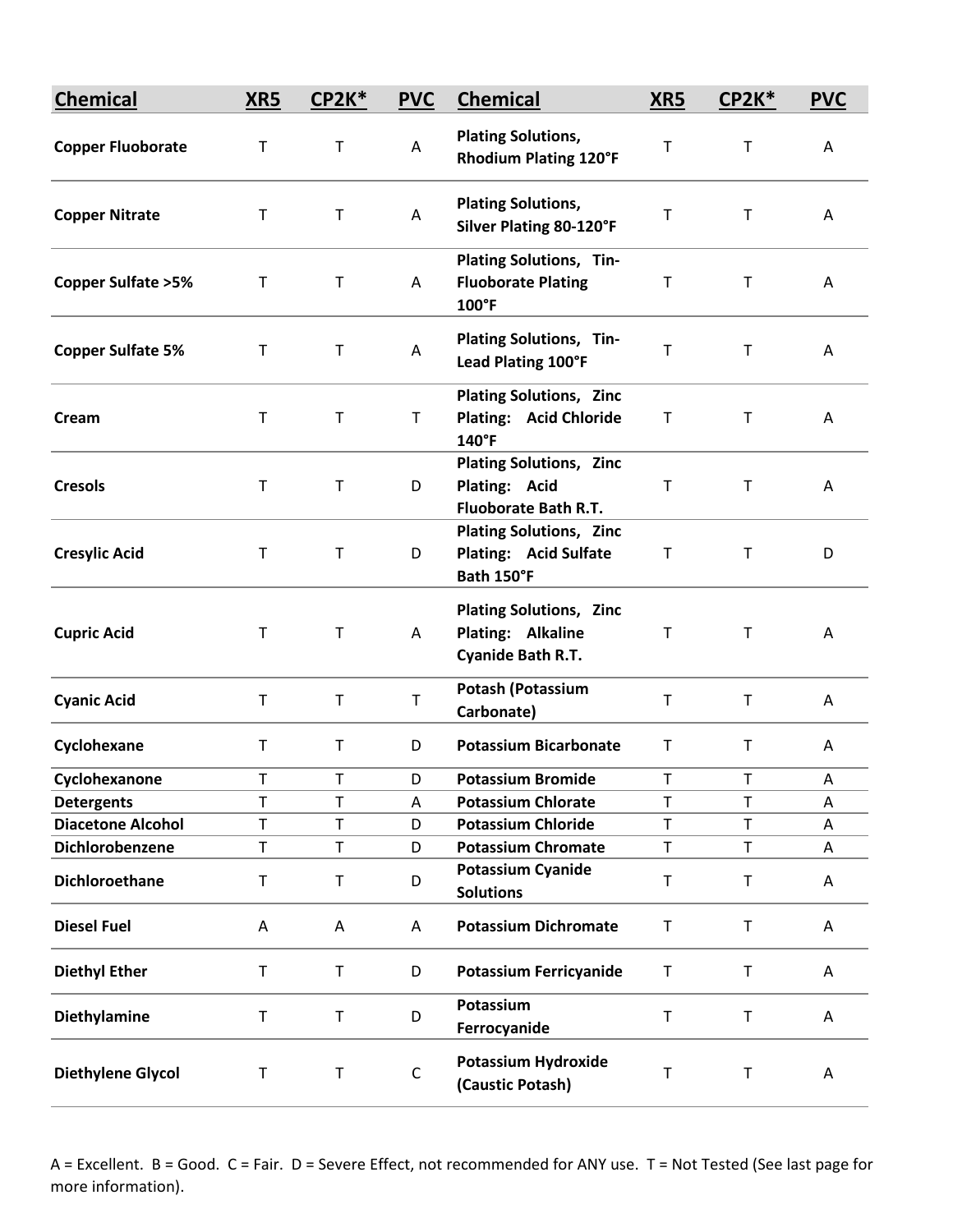| <b>Chemical</b>                           | XR5          | CP2K*        | <b>PVC</b>   | <b>Chemical</b>                       | XR5         | CP2K* | <b>PVC</b>   |
|-------------------------------------------|--------------|--------------|--------------|---------------------------------------|-------------|-------|--------------|
| <b>Dimethyl Aniline</b>                   | Т            | т            | D            | Potassium                             | Т           | T     | B            |
|                                           |              |              |              | Hypochlorite                          |             |       |              |
| <b>Dimethyl Formamide</b>                 | $\mathsf T$  | $\mathsf T$  | D            | <b>Potassium Iodide</b>               | т           | T     | A            |
| <b>Diphenyl</b>                           | T            | $\mathsf T$  | T            | <b>Potassium Nitrate</b>              | $\mathsf T$ | T     | A            |
| <b>Diphenyl Oxide</b>                     | T            | $\mathsf T$  | D            | <b>Potassium Oxalate</b>              | $\mathsf T$ | T     | Т            |
| <b>Dyes</b>                               | $\mathsf T$  | $\mathsf T$  | B            | Potassium<br>Permanganate             | Т           | T     | A            |
| <b>Epsom Salts</b><br>(Magnesium Sulfate) | т            | Τ            | Α            | <b>Potassium Sulfate</b>              | т           | T     | Α            |
| <b>Ethane</b>                             | $\mathsf{T}$ | $\mathsf{T}$ | Α            | <b>Potassium Sulfide</b>              | T           | T     | Α            |
| <b>Ethanol</b>                            | A            | Α            | $\mathsf{C}$ | <b>Propane (liquefied)</b>            | Т           | T     | A            |
| <b>Ethanolamine</b>                       | T            | Τ            | D            | Propylene                             | T           | T     | B            |
| <b>Ether</b>                              | T            | T            | D            | <b>Propylene Glycol</b>               | T           | T     | $\mathsf C$  |
| <b>Ethyl Acetate</b>                      | D            | D            | D            | Pyridine                              | $\mathsf T$ | T     | D            |
| <b>Ethyl Alcohol</b>                      | A            | A            | T            | <b>Pyrogallic Acid</b>                | T           | T     | A            |
| <b>Ethyl Benzoate</b>                     | Т            | Τ            | D            | <b>Resorcinal</b>                     | $\mathsf T$ | T     | $\mathsf C$  |
| <b>Ethyl Chloride</b>                     | T            | Τ            | D            | <b>Rosins</b>                         | $\mathsf T$ | T     | $\mathsf{C}$ |
| <b>Ethyl Ether</b>                        | T            | T            | D            | Rum                                   | Т           | T     | Α            |
| <b>Ethyl Sulfate</b>                      | T            | T            | T            | <b>Rust Inhibitors</b>                | $\mathsf T$ | T     | $\mathsf{T}$ |
| <b>Ethylene Bromide</b>                   | T            | T            | D            | <b>Salad Dressings</b>                | T           | T     | Т            |
| <b>Ethylene Chloride</b>                  | $\mathsf T$  | T            | D            | <b>Salicylic Acid</b>                 | T           | T     | B            |
| <b>Ethylene Chlorohydrin</b>              | T            | $\mathsf T$  | D            | <b>Salt Brine (NaCl</b><br>saturated) | Т           | T     | A            |
| <b>Ethylene Diamine</b>                   | T            | T            | D            | Salt Water (25%)                      | C           | C     | $\mathsf{T}$ |
| <b>Ethylene Dichloride</b>                | T            | T            | D            | Sea Water                             | Α           | Α     | A            |
| <b>Ethylene Glycol</b>                    | T            | T            | A            | <b>Shellac (Bleached)</b>             | $\mathsf T$ | T     | Т            |
| <b>Ethylene Oxide</b>                     | T            | T            | D            | <b>Shellac (Orange)</b>               | T           | T     | Т            |
| <b>Fatty Acids</b>                        | т            | T            | Α            | <b>Silicone</b>                       | т           | т     | Α            |
| <b>Ferric Chloride</b>                    | т            | T            | A            | <b>Silver Bromide</b>                 | T           | T     | Т            |
| <b>Ferric Nitrate</b>                     | T            | $\mathsf T$  | A            | <b>Silver Nitrate</b>                 | T           | T     | Α            |
| <b>Ferric Sulfate</b>                     | T            | T            | Α            | <b>Soap Solutions</b>                 | $\mathsf T$ | T     | Α            |
| <b>Ferrous Chloride</b>                   | Τ            | $\sf T$      | Α            | Soda Ash (see Sodium<br>Carbonate)    | Т           | T     | A            |
| <b>Ferrous Sulfate</b>                    | Т            | Τ            | A            | <b>Sodium Acetate</b>                 | T           | T     | B            |
| <b>Fertilizer Solution</b>                | A            | A            | Τ            | <b>Sodium Aluminate</b>               | T           | T     | Τ            |
| <b>Fluoboric Acid</b>                     | T            | $\mathsf T$  | A            | <b>Sodium Benzoate</b>                | $\mathsf T$ | T     | B            |
| <b>Fluorine</b>                           | T            | T            | D            | <b>Sodium Bicarbonate</b>             | T           | T     | Α            |
| <b>Fluosilicic Acid</b>                   | T            | $\mathsf T$  | D            | <b>Sodium Bisulfate</b>               | T           | T     | A            |
| Formaldehyde 100%                         | T            | T            | Α            | <b>Sodium Bisulfite</b>               | $\mathsf T$ | T     | A            |
| Formaldehyde 40%                          | Τ            | $\mathsf T$  | Α            | <b>Sodium Borate (Borax)</b>          | T           | T     | Α            |
| <b>Formic Acid</b>                        | $\mathsf T$  | T            | A            | <b>Sodium Bromide</b>                 | T           | T     | B            |
| Freon 113                                 | T            | Τ            | B            | <b>Sodium Carbonate</b>               | T           | T     | A            |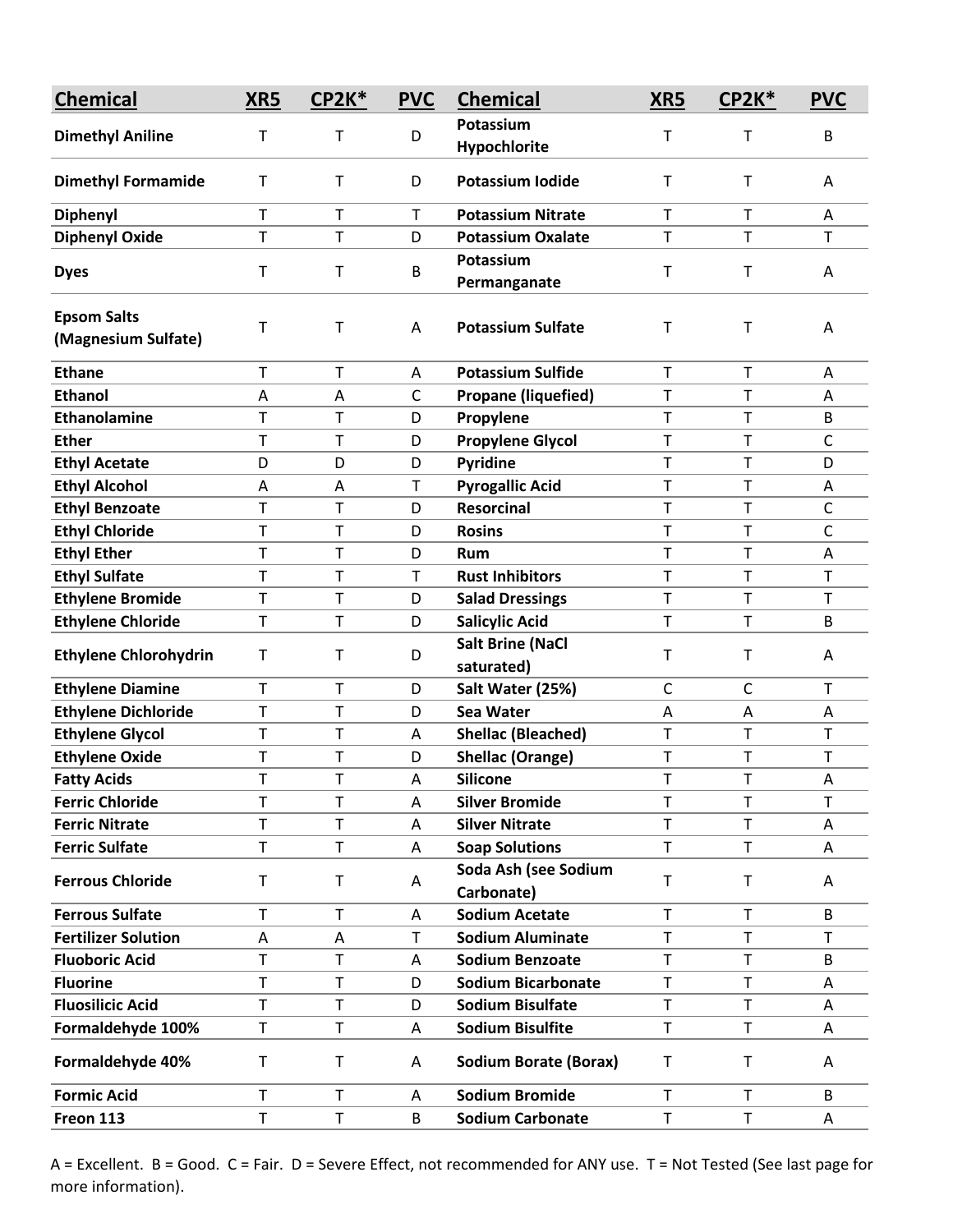| <b>Chemical</b>                     | XR5 | <b>CP2K*</b> | <b>PVC</b>   | <b>Chemical</b>                      | XR5         | <b>CP2K*</b> | <b>PVC</b>  |
|-------------------------------------|-----|--------------|--------------|--------------------------------------|-------------|--------------|-------------|
| Freon 12                            | т   | т            | A            | <b>Sodium Chlorate</b>               | Τ           | T            | A           |
| Freon 22                            | T   | T            | Α            | <b>Sodium Chloride</b>               | $\mathsf T$ | T            | Α           |
| <b>Freon TF</b>                     | T   | T            | B            | <b>Sodium Chromate</b>               | T           | $\mathsf T$  | T           |
| Freonr 11                           | T   | T            | Α            | <b>Sodium Cyanide</b>                | T           | T            | Α           |
| <b>Fruit Juice</b>                  | т   | Т            | A            | <b>Sodium Ferrocyanide</b>           | T           | T            | A           |
| <b>Fuel Oils</b>                    | A   | Α            | A            | <b>Sodium Fluoride</b>               | $\mathsf T$ | $\mathsf{T}$ | A           |
| <b>Furan Resin</b>                  | T   | Т            | A            | Sodium Hydrosulfite                  | T           | $\mathsf T$  | C           |
| <b>Furfural</b>                     | T   | T            | D            | Sodium Hydroxide<br>(20%)            | T           | $\mathsf{T}$ | Α           |
| <b>Gallic Acid</b>                  | Т   | Т            | B            | Sodium Hydroxide<br>(50%)            | A           | Α            | A           |
| <b>Gasoline (high-</b><br>aromatic) | Т   | Т            | A            | Sodium Hydroxide<br>(80%)            | T           | $\mathsf{T}$ | Α           |
| Gasoline, leaded, ref.              | т   | Т            | B            | <b>Sodium Hypochlorite</b><br>(20%)  | T           | T            | A           |
| Gasoline, unleaded                  | Т   | Т            | C            | <b>Sodium Hypochlorite</b><br>(100%) | Τ           | $\mathsf T$  | B           |
| Gelatin                             | T   | T            | B            | Sodium Hyposulfate                   | $\mathsf T$ | $\mathsf{T}$ | T           |
| Glucose                             | т   | Т            | A            | Sodium<br>Metaphosphate              | T           | $\mathsf T$  | A           |
| Glue, P.V.A.                        | T   | T            | $\mathsf{C}$ | <b>Sodium Metasilicate</b>           | $\top$      | $\mathsf T$  | A           |
| Glycerin                            | Α   | Α            | A            | <b>Sodium Nitrate</b>                | $\mathsf T$ | T            | Α           |
| <b>Glycolic Acid</b>                | Т   | Т            | В            | <b>Sodium Perborate</b>              | Т           | Τ            | Α           |
| <b>Gold Monocyanide</b>             | T   | T            | Τ            | <b>Sodium Peroxide</b>               | T           | T            | B           |
| <b>Grape Juice</b>                  | Т   | Т            | A            | <b>Sodium Polyphosphate</b>          | T           | $\mathsf T$  | A           |
| Grease                              | T   | T            | A            | <b>Sodium Silicate</b>               | T           | $\mathsf T$  | Α           |
| Heptane                             | T   | T            | С            | <b>Sodium Sulfate</b>                | T           | T            | Α           |
| Hexane                              | T   | T            | B            | <b>Sodium Sulfide</b>                | T           | T            | Α           |
| Honey                               | T   | T            | Α            | <b>Sodium Sulfite</b>                | T           | T            | Α           |
| <b>Hydraulic Oil (Petro)</b>        | T   | T            | A            | <b>Sodium Tetraborate</b>            | T           | $\mathsf T$  | A           |
| <b>Hydraulic Oil</b><br>(Synthetic) | T   | $\sf T$      | Α            | <b>Sodium Thiosulfate</b><br>(hypo)  | T           | $\sf T$      | A           |
| <b>Hydrazine</b>                    | T   | $\mathsf T$  | $\mathsf{T}$ | Sorghum                              | $\mathsf T$ | $\mathsf T$  | $\mathsf T$ |
| <b>Hydrobromic Acid</b><br>100%     | Т   | Τ            | A            | <b>Soy Sauce</b>                     | T           | T            | T           |
| <b>Hydrobromic Acid 20%</b>         | T   | $\sf T$      | B            | <b>Stannic Chloride</b>              | $\sf T$     | $\mathsf T$  | A           |
| <b>Hydrochloric Acid</b><br>100%    | T   | T            | D            | <b>Stannic Fluoborate</b>            | T           | $\mathsf T$  | T           |
| <b>Hydrochloric Acid 20%</b>        | Α   | Α            | Α            | <b>Stannous Chloride</b>             | T           | $\sf T$      | A           |
| <b>Hydrochloric Acid 37%</b>        | Α   | A            | B            | <b>Starch</b>                        | T           | $\mathsf T$  | A           |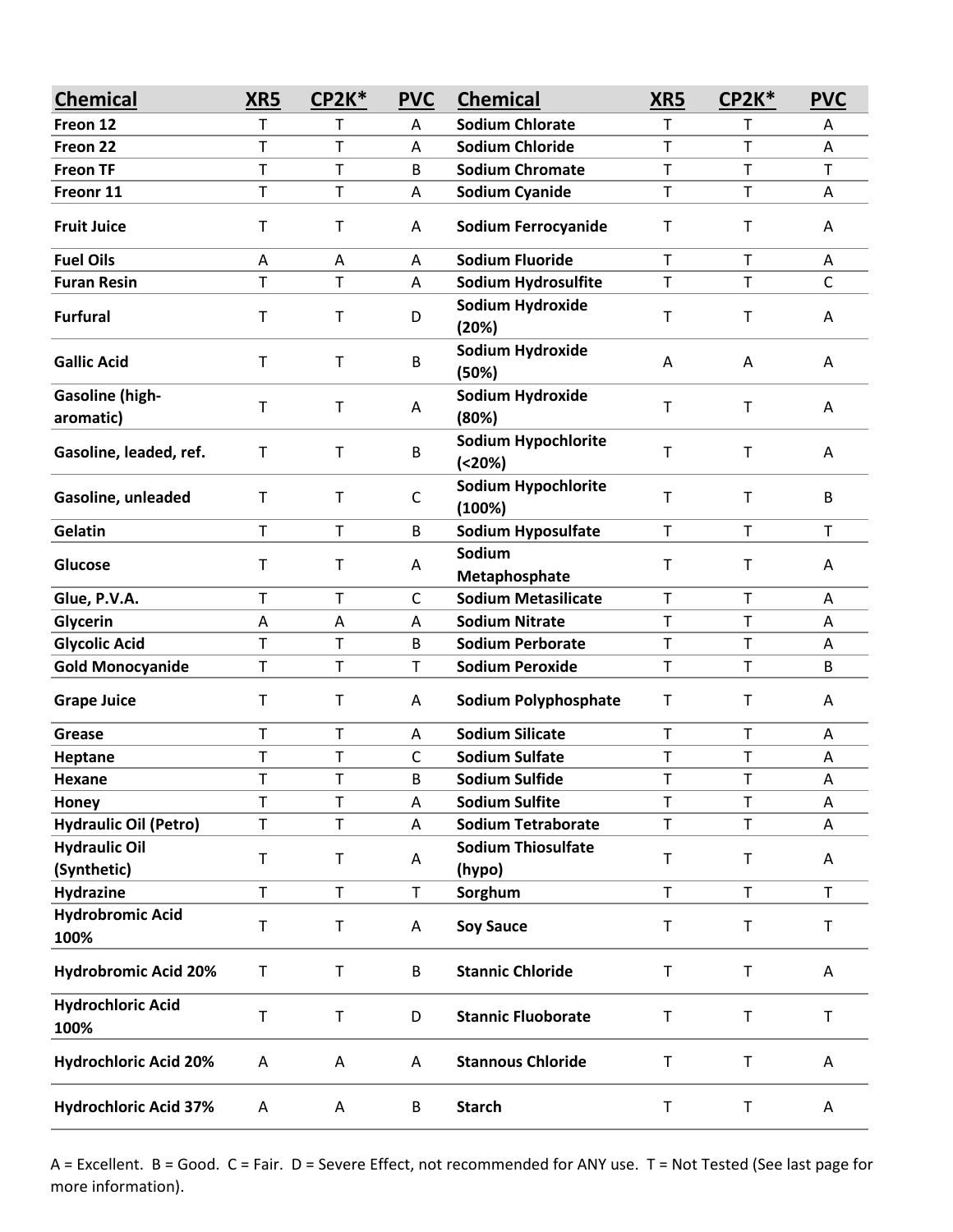| <b>Chemical</b>                      | XR5          | CP2K*        | <b>PVC</b>   | <b>Chemical</b>                             | XR5         | <b>CP2K*</b> | <b>PVC</b>   |
|--------------------------------------|--------------|--------------|--------------|---------------------------------------------|-------------|--------------|--------------|
| <b>Hydrochloric Acid, Dry</b>        | T            | Τ            | Α            | <b>Stearic Acid</b>                         | Т           | T            | B            |
| Gas                                  |              |              |              |                                             |             |              |              |
| <b>Hydrocyanic Acid</b>              | $\mathsf T$  | $\top$       | B            | <b>Stoddard Solvent</b>                     | T           | T            | $\mathsf{C}$ |
| <b>Hydrocyanic Acid (Gas</b><br>10%) | $\sf T$      | $\mathsf T$  | А            | <b>Styrene</b>                              | Т           | $\sf T$      | D            |
| <b>Hydrofluoric Acid 100%</b>        | T            | Τ            | C            | <b>Sugar (Liquids)</b>                      | Τ           | Τ            | T            |
| <b>Hydrofluoric Acid 20%</b>         | Α            | A            | B            | <b>Sulfate (Liquors)</b>                    | Τ           | T            | B            |
| <b>Hydrofluoric Acid 50%</b>         | Т            | $\mathsf T$  | B            | <b>Sulfur Chloride</b>                      | т           | Т            | C            |
| <b>Hydrofluoric Acid 75%</b>         | $\sf T$      | $\mathsf T$  | $\mathsf C$  | <b>Sulfur Dioxide</b>                       | T           | T            | Α            |
| <b>Hydrofluosilicic Acid</b><br>100% | T            | $\mathsf T$  | B            | <b>Sulfur Dioxide (dry)</b>                 | Τ           | T            | A            |
| <b>Hydrofluosilicic Acid</b><br>20%  | $\mathsf T$  | $\mathsf T$  | A            | <b>Sulfur Hexafluoride</b>                  | Т           | T            | B            |
| <b>Hydrogen Gas</b>                  | Т            | T            | Α            | <b>Sulfur Trioxide</b>                      | T           | T            | A            |
| <b>Hydrogen Peroxide</b><br>10%      | Т            | T            | A            | <b>Sulfur Trioxide (dry)</b>                | Т           | т            | A            |
| <b>Hydrogen Peroxide</b><br>100%     | $\mathsf T$  | $\sf T$      | A            | Sulfuric Acid (<10%)                        | T           | $\mathsf T$  | Α            |
| <b>Hydrogen Peroxide</b><br>30%      | $\mathsf T$  | $\mathsf T$  | A            | Sulfuric Acid (10-75%)                      | Α           | Α            | Α            |
| <b>Hydrogen Peroxide</b><br>50%      | $\sf T$      | T            | Α            | <b>Sulfuric Acid (75-100%)</b>              | Т           | T            | D            |
| <b>Hydrogen Sulfide</b><br>(aqua)    | Т            | $\mathsf T$  | B            | <b>Sulfuric Acid (cold</b><br>concentrated) | т           | Т            | D            |
| Hydrogen Sulfide (dry)               | Τ            | Τ            | Α            | <b>Sulfuric Acid (hot</b><br>concentrated)  | Τ           | T            | D            |
| Hydroquinone                         | $\mathsf{T}$ | $\mathsf{T}$ | B            | <b>Sulfurous Acid</b>                       | T.          | T            | Α            |
| <b>Hydroxyacetic Acid</b><br>70%     | $\mathsf T$  | $\sf T$      | D            | <b>Sulfuryl Chloride</b>                    | T           | T            | T            |
| Ink                                  | T            | $\mathsf T$  | $\mathsf{C}$ | <b>Tallow</b>                               | $\mathsf T$ | T            | $\mathsf T$  |
| Iodine                               | T            | $\top$       | A            | <b>Tannic Acid</b>                          | Α           | А            | A            |
| Iodine (in alcohol)                  | T            | T            | A            | <b>Tanning Liquors</b>                      | T           | T            | Α            |
| Iodoform                             | T            | $\sf T$      | Α            | <b>Tartaric Acid</b>                        | $\mathsf T$ | T            | Α            |
| Isooctane                            | A            | A            | Α            | <b>Tetrachloroethane</b>                    | T           | T            | $\mathsf{C}$ |
| <b>Isopropyl Acetate</b>             | T            | T            | D            | Tetrachloroethylene                         | T           | T            | D            |
| <b>Isopropyl Ether</b>               | T            | $\mathsf T$  | B            | Tetrahydrofuran                             | $\mathsf T$ | T            | D            |
| Isotane                              | $\mathsf{T}$ | $\mathsf T$  | A            | <b>Tin Salts</b>                            | $\mathsf T$ | T            | Α            |
| Jet A                                | A            | Α            | Τ            | <b>Toluene (Toluol)</b>                     | D           | D            | D            |
| Jet Fuel (JP3, JP4, JP5)             | Α            | A            | C            | <b>Tomato Juice</b>                         | $\mathsf T$ | T            | A            |
| Kerosene                             | Α            | Α            | Α            | <b>Trichloroacetic Acid</b>                 | T           | $\mathsf T$  | B            |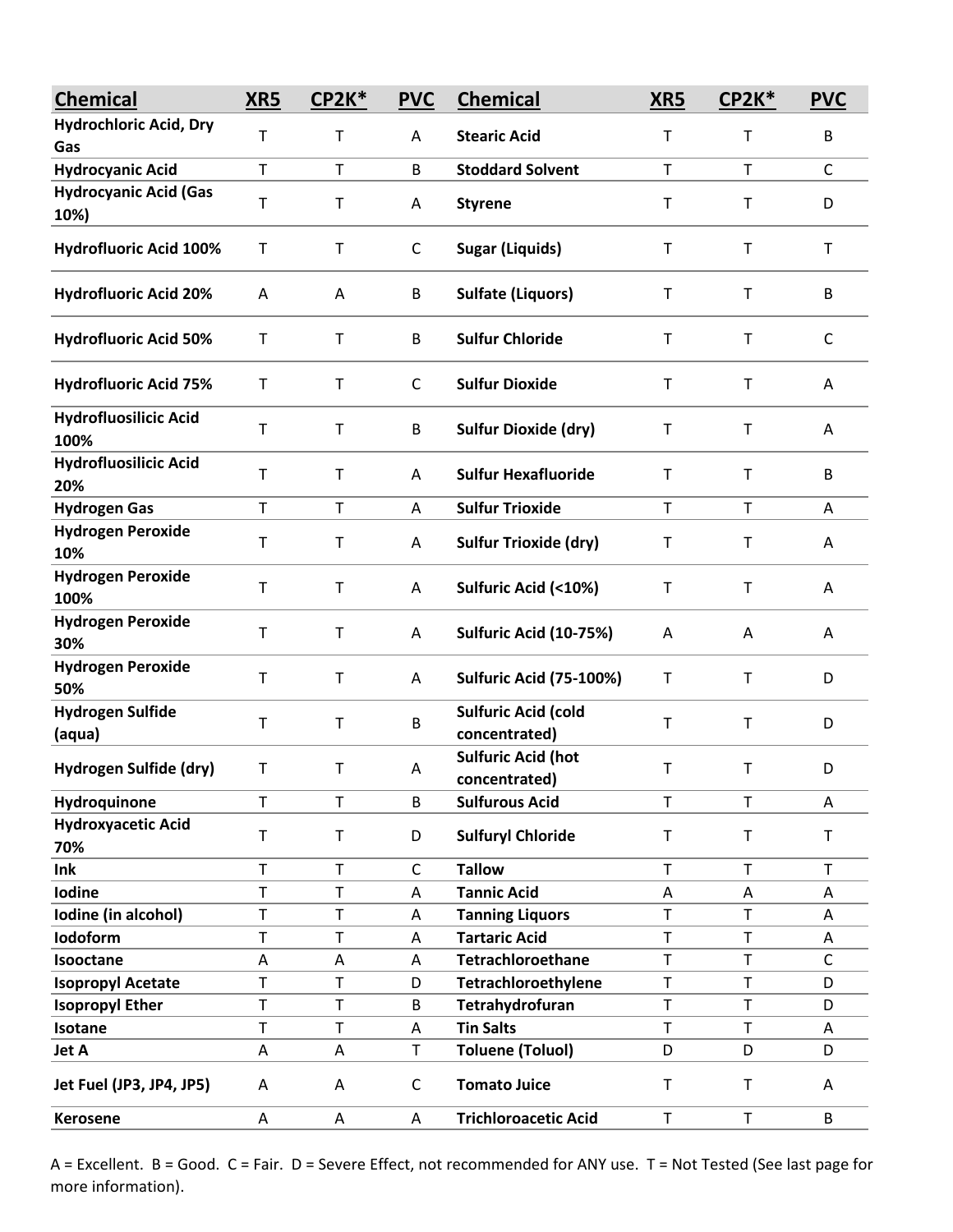| <b>Chemical</b>            | XR5         | <b>CP2K*</b> | <b>PVC</b> | <b>Chemical</b>                    | XR5         | <b>CP2K*</b> | <b>PVC</b> |
|----------------------------|-------------|--------------|------------|------------------------------------|-------------|--------------|------------|
| <b>Ketones</b>             | T           | т            | D          | <b>Trichloroethane</b>             | т           | т            | C          |
| <b>Lacquer Thinners</b>    | T           | T            | D          | Trichloroethylene                  | T           | T            | D          |
| <b>Lacquers</b>            | T           | T            | D          | Trichloropropane                   | T           | $\mathsf T$  | T          |
| <b>Lactic Acid</b>         | T           | T            | В          | Tricresylphosphate                 | $\mathsf T$ | T            | D          |
| Lard                       | T           | Т            | Α          | <b>Triethylamine</b>               | $\mathsf T$ | $\mathsf T$  | B          |
| Latex                      | T           | T            | T          | <b>Trisodium Phosphate</b>         | T           | $\mathsf T$  | A          |
| <b>Lead Acetate</b>        | Т           | Т            | B          | <b>Turpentine</b>                  | Α           | Α            | D          |
| <b>Lead Nitrate</b>        | T           | T            | A          | Urea                               | $\mathsf T$ | T            | D          |
| <b>Lead Sulfamate</b>      | Т           | Т            | В          | <b>Uric Acid</b>                   | Τ           | $\mathsf T$  | A          |
| Ligroin                    | $\mathsf T$ | T            | T          | Urine                              | $\mathsf T$ | $\mathsf T$  | Α          |
| Lime                       | T           | T            | B          | Varnish                            | T           | T            | D          |
| <b>Linoleic Acid</b>       | T           | т            | A          | <b>Vegetable Juice</b>             | $\mathsf T$ | T            | T          |
| <b>Lithium Chloride</b>    | T           | Т            | D          | <b>Vegetable Oil</b>               | A           | Α            | T          |
| Lithium Hydroxide          | $\mathsf T$ | T            | Т          | Vinegar                            | $\mathsf T$ | $\mathsf T$  | B          |
| <b>Lubricants</b>          | T           | T            | В          | <b>Vinyl Acetate</b>               | $\mathsf T$ | T            | D          |
| Lye: Ca(OH)2 Calcium       | T           | Т            | B          | <b>Vinyl Chloride</b>              | T           | $\mathsf T$  | D          |
| <b>Hydroxide</b>           |             |              |            |                                    |             |              |            |
| Lye: KOH Potassium         | т           | Т            | B          | Water, Acid, Mine                  | T           | $\mathsf{T}$ | B          |
| <b>Hydroxide</b>           |             |              |            |                                    |             |              |            |
| Lye: NaOH Sodium           | $\mathsf T$ | T            | A          | <b>Water, Deionized</b>            | $\mathsf T$ | $\mathsf{T}$ | A          |
| <b>Hydroxide</b>           |             |              |            |                                    |             |              |            |
| <b>Magnesium Bisulfate</b> | T           | Т            | A          | <b>Water, Distilled</b>            | $\mathsf T$ | $\mathsf T$  | A          |
| <b>Magnesium Carbonate</b> | T           | T            | B          | Water, Fresh                       | $\sf T$     | $\mathsf T$  | B          |
| <b>Magnesium Chloride</b>  | T           | T            | B          | Water, Salt                        | $\mathsf T$ | $\mathsf{T}$ | B          |
| <b>Magnesium Hydroxide</b> | Τ           | Т            | A          | <b>Weed Killers</b>                | $\mathsf T$ | $\mathsf{T}$ | T          |
| <b>Magnesium Nitrate</b>   | T           | T            | A          | Whey                               | T           | $\mathsf T$  | T          |
| <b>Magnesium Oxide</b>     | $\mathsf T$ | T            | T          | <b>Whiskey &amp; Wines</b>         | $\mathsf T$ | $\mathsf T$  | Α          |
| <b>Magnesium Sulfate</b>   | T           | T            |            | <b>White Liquor (Pulp</b>          | $\sf T$     | $\sf T$      |            |
| (Epsom Salts)              |             |              | A          | Mill)                              |             |              | A          |
| <b>Maleic Acid</b>         | T           | T            | A          | <b>White Water (Paper</b><br>Mill) | $\sf T$     | $\sf T$      | A          |
| <b>Maleic Anhydride</b>    | $\mathsf T$ | T            | T          | <b>Xylene</b>                      | $\mathsf T$ | $\mathsf T$  | D          |
| <b>Malic Acid</b>          | T           | T            | Α          | <b>Zinc Chloride</b>               | $\mathsf T$ | $\mathsf{T}$ | B          |
| <b>Manganese Sulfate</b>   | $\top$      | T            | C          | Zinc Hydrosulfite                  | $\top$      | $\mathsf T$  | T          |
| <b>Mash</b>                | Τ           | Τ            | Т          | <b>Zinc Sulfate</b>                | T           | T.           | A          |
| <b>Mayonnaise</b>          | $\top$      | T            | D          |                                    |             |              |            |

NOTICE: This report is offered as a guide and was developed from information which, to the best of UltraTech International, Inc's. knowledge, was reliable and accurate. Due to variables and conditions of application beyond UltraTech International, Inc's. control, none of the data shown in this guide is to be construed as a guarantee, expressed, or implied. UltraTech assumes no responsibility, obligation, or liability in conjunction with the use or misuse of the information.